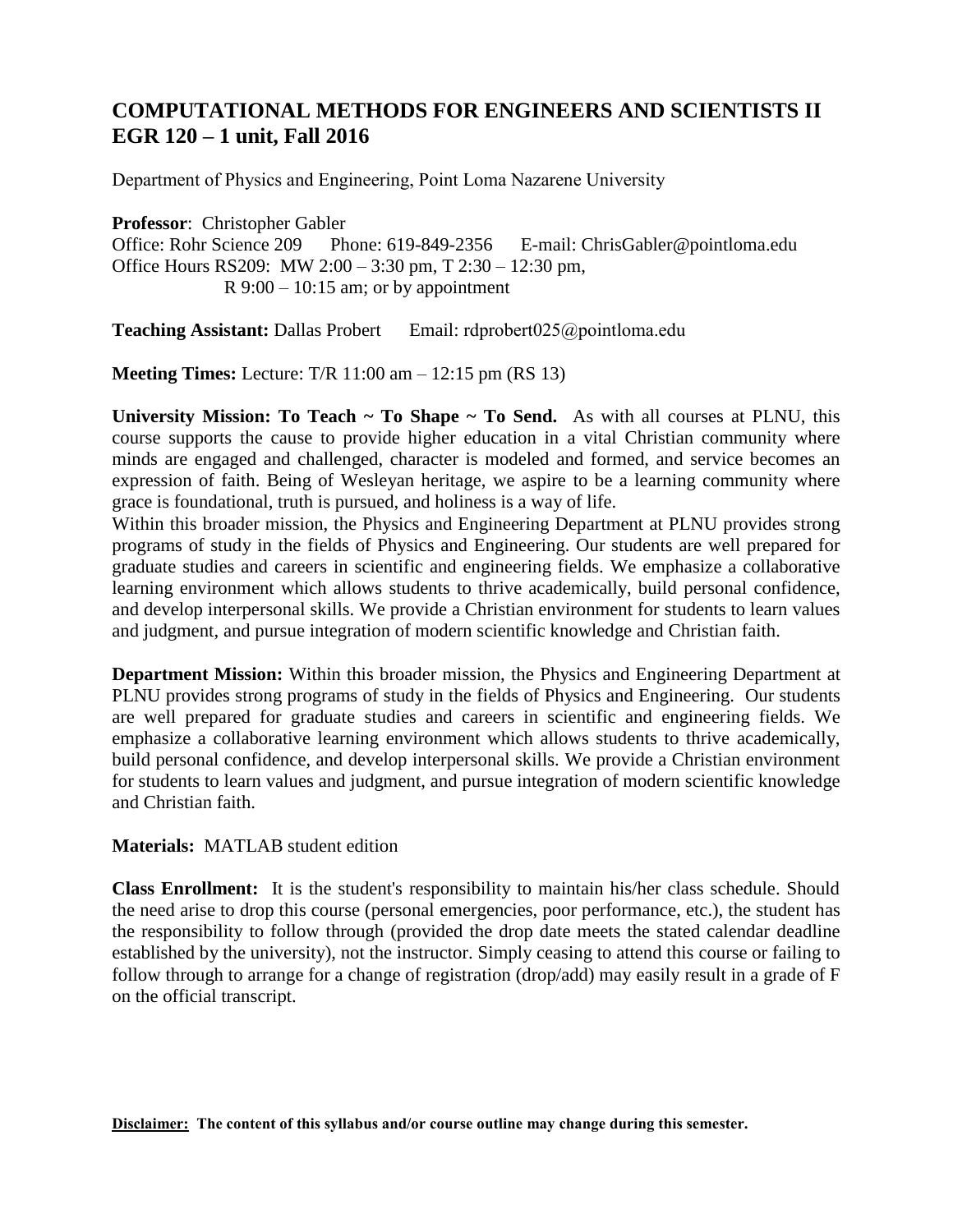**Attendance and Participation**: Attendance is expected at each class session. In the event of an absence you are responsible for the material covered in class and the assignments given that day. Regular and punctual attendance at all classes is considered essential to optimum academic achievement. If the student is absent from more than 10 percent of class meetings, the faculty member can file a written report which may result in de-enrollment. If the absences exceed 20 percent, the student may be de-enrolled without notice until the university drop date or, after that date, receive the appropriate grade for their work and participation. See Academic Policies in the Undergraduate Academic Catalog. See

http://catalog.pointloma.edu/content.php?catoid=24&navoid=1581#Class Attendance in the Undergraduate Academic Catalog.

**Course Description:** Engineering and scientific computing utilizing MATLAB software. Examples and applications taken from the fields of engineering, physics, chemistry, and biology. Three hours laboratory each week.

**Necessary Equipment:** For this course, you will need a laptop computer, as well as a scientific calculator. The minimum requirements of this calculator include trig functions, inverse trig functions, log, ln, and exponential functions. Two variate statistical functions (linear regression analysis) would also be very useful to have. You will also need to operate a personal computer using the Student Version of MATLAB.

**Course Learning Outcomes:** This course supports the departmental learning outcomes in that you will better be able to: apply physical principles, mathematical reasoning, and computational techniques to solve real-world problems and to effectively communicate complicated technical information.

Specifically, as a result of this course you will

- 1. acquire skills to learn how to develop solutions for certain kinds of physics and engineering problems using computational techniques
- 2. become proficient at using MATLAB including writing .m files and correcting or modifying existing code.
- 3. develop skills at communicating technical information

**Projects:** Through the class you will be completing six different projects along with a final project. These projects are to be typically submitted each week by Thursday evening in the form of web pages which you will be developing throughout the semester. Projects are a major component of this course and are worth 50% of your total grade, and 15% for the final project

- **Collaboration:** I would encourage some collaboration between you and your peers while working on tasks and projects, but your work must be your own. The guideline is: you should never have any trouble explaining your work.
- **Late Submission Policy**: Late submissions receive a 10% reduction in grade per day it is late (not counting weekends). This begins with a 10% reduction for an assignment turned in after the deadline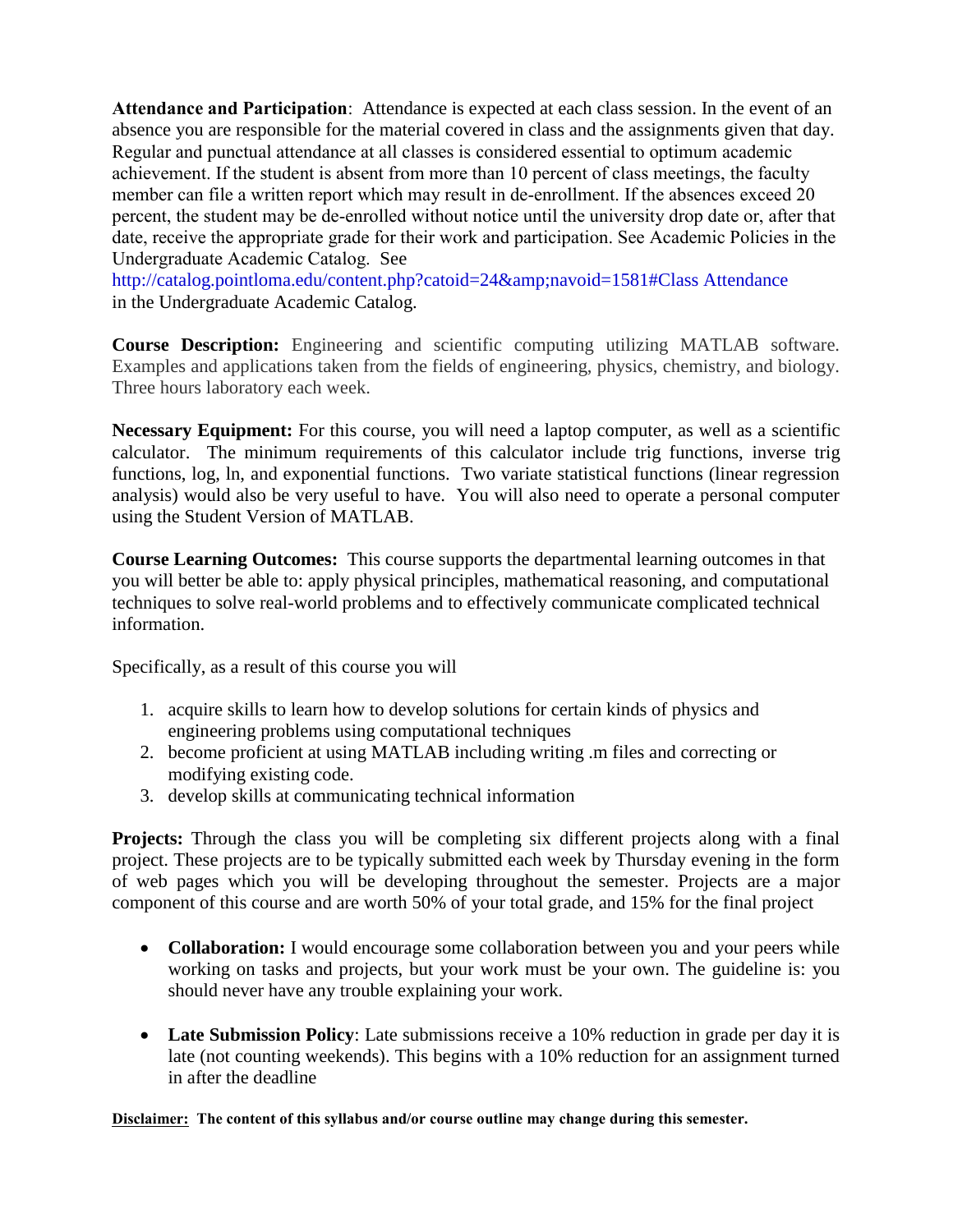**Tests:** Two tests will be given (one mid-semester and one during finals) and comprise 30% of your total grade.

**Final Grades:** The points you receive during the course are weighted accordingly: projects 65%, tests 30%, 5% for your "new feature" short presentation. The grade you earn in this course is based on the following scale:

| -----<br>-----<br>-------- |        |          |        |      |           |    |       |                |       |            |
|----------------------------|--------|----------|--------|------|-----------|----|-------|----------------|-------|------------|
| A                          | A-     |          | B      | В-   | $C_{\pm}$ | ◡  | ◡     | $\mathbf{D}^+$ |       | $\bm{\nu}$ |
| $100 -$                    | $92 -$ | $89.5 -$ | $87 -$ | 82-  | $79.5 -$  | 77 | $72-$ | $69.5 -$       | $67-$ | $62 -$     |
| 92                         | 89.5   | 87       | 82     | 79.5 | 77        | 72 | 69.5  | 67             | 62    | 59.5       |

The grade you earn in this course is based on the following scale:

**Final Exam:** The final exam date and time is set by the university at the beginning of the semester and may not be changed by the instructor. This schedule can be found on the university website and in the course calendar. No requests for early examinations will be approved. Only in the case that a student is required to take three exams during the same day of finals week, is an instructor authorized to consider changing the exam date and time for that particular student.

**Academic Honesty**: Students should demonstrate academic honesty by doing original work and by giving appropriate credit to the ideas of others. Academic dishonesty is the act of presenting information, ideas, and/or concepts as one's own when in reality they are the results of another person's creativity and effort. A faculty member who believes a situation involving academic dishonesty has been detected may assign a failing grade for that assignment or examination, or, depending on the seriousness of the offense, for the course. Faculty should follow and students may appeal using the procedure in the university Catalog. See

http://catalog.pointloma.edu/content.php?catoid=24&navoid=1581#Academic Honesty for definitions of kinds of academic dishonesty and for further policy information.

**Academic Accommodations**: If you have a diagnosed disability, please contact PLNU's Disability Resource Center (DRC) within the first two weeks of class to demonstrate need and to register for accommodation by phone at 619-849-2486 or by e-mail at [DRC@pointloma.edu.](mailto:DRC@pointloma.edu) See Disability Resource Center for additional information. For more details see the PLNU catalog. Students with learning disabilities who may need accommodations should discuss options with the instructor during the first two weeks of class. For more details see the PLNU catalog:http://catalog.pointloma.edu/content.php?catoid=24&navoid=1581#AcademicAcco mmodations

**Credit Hour:** In the interest of providing sufficient time to accomplish the stated course learning outcomes, this class meets the PLNU credit hour policy for a 1 unit class delivered over 8 weeks. Specific details about how the class meets the credit hour requirements can be provided upon request.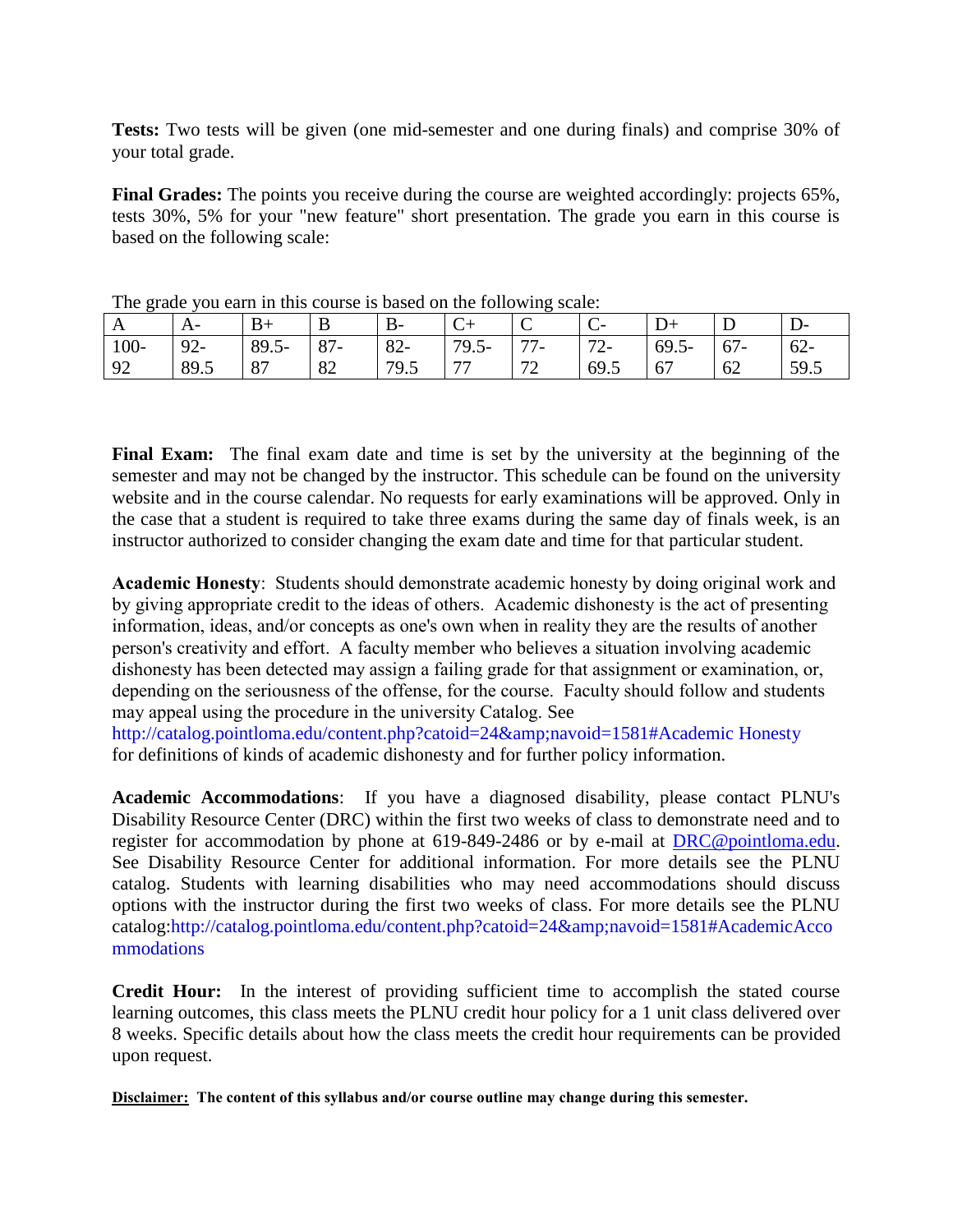**Copyright Protected Materials:** Point Loma Nazarene University, as a non-profit educational institution, is entitled by law to use materials protected by the US Copyright Act for classroom education. Any use of those materials outside the class may violate the law.

## **FERPA POLICY**

In compliance with federal law, neither PLNU student ID nor social security number should be used in publicly posted grades or returned sets of assignments without student written permission. This class will meet the federal requirements by (Note: each faculty member should choose one strategy to use: distributing all grades and papers individually; requesting and filing written student permission; or assigning each student a unique class ID number not identifiable on the alphabetic roster.). Also in compliance with FERPA, you will be the only person given information about your progress in this class unless you have designated others to receive it in the "Information Release" section of the student portal. See Policy Statements in the (undergrad/ graduate as appropriate) academic catalog.